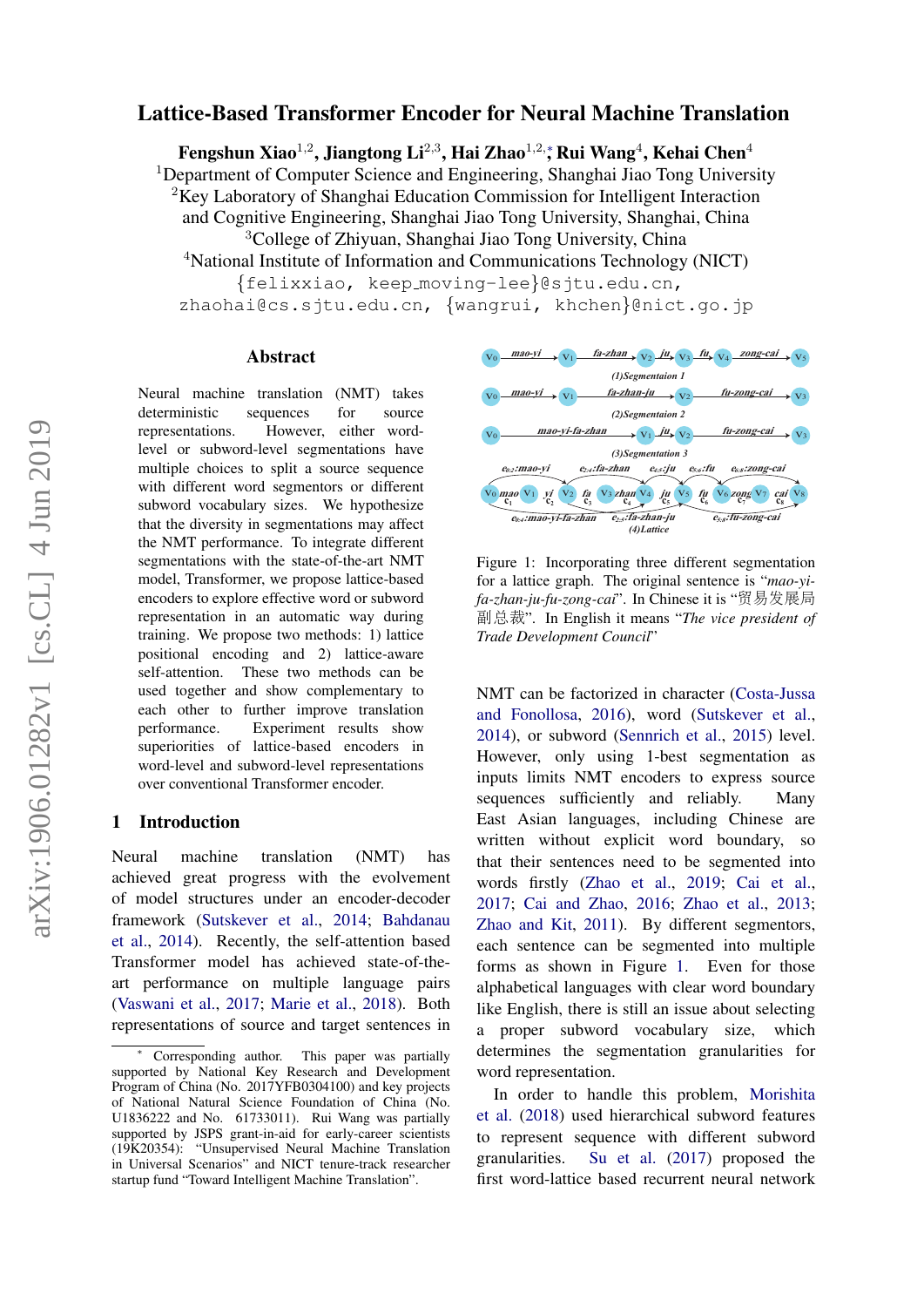(RNN) encoders which extended Gated Recurrent Units (GRUs) [\(Cho et al.,](#page-5-4) [2014\)](#page-5-4) to take in multiple sequence segmentation representations. [Sperber et al.](#page-6-6) [\(2017\)](#page-6-6) incorporated posterior scores to Tree-LSTM for building a lattice encoder in speech translation. All these existing methods serve for RNN-based NMT model, where lattices can be formulized as directed graphs and the inherent directed structure of RNN facilitates the construction of lattice. Meanwhile, the selfattention mechanism is good at learning the dependency between characters in parallel, which can partially compare and learn information from multiple segmentations [\(Cherry et al.,](#page-5-5) [2018\)](#page-5-5). Therefore, it is challenging to directly apply the lattice structure to Transformer.

In this work, we explore an efficient way of integrating lattice into Transformer. Our method can not only process multiple sequences segmented in different ways to improve translation quality, but also maintain the characteristics of parallel computation in the Transformer.

## 2 Background

#### 2.1 Transformer

Transformer stacks self-attention and point-wise, fully connected layers for both encoders and decoders. Decoder layers also have another sublayer which performs attention over the output of the encoder. Residual connections around each layer are employed followed by layer normalization [\(Ba et al.,](#page-5-6) [2016\)](#page-5-6).

To make use of the order of the sequence, [Vaswani et al.](#page-6-1) [\(2017\)](#page-6-1) proposed Positional Encodings to indicate the absolute or relative position of tokens in input sequence which are calculated as:

$$
p_{(j,2i)} = \sin(j/10000^{2i/d})
$$
  

$$
p_{(j,2i+1)} = \cos(j/10000^{2i/d}),
$$

where  $j$  is the position,  $i$  is the dimension and d is the model dimension. Then positional encodings  $p_{1:M} = \{p_1, ..., p_M\}$  are added to the embedding of each token  $t_{1:M} = \{t_1, ..., t_M\}$ and are propagated to higher layers via residual connections.

#### 2.2 Self-Attention

Transformer employs  $H$  attention heads to perform self-attention over a sequence individually and finally applies concatenation and linear transformation to the results from

<span id="page-1-1"></span>

|     | <b>Conditions</b>                   | <b>Explanation</b>                          |
|-----|-------------------------------------|---------------------------------------------|
| lad | $i < j = p < q$                     | $e_{i:j}$ is left adjacent to $e_{p:q}$ .   |
| rad | $p < q = i < j$                     | $e_{i:j}$ is right adjacent to $e_{p:q}$ .  |
| inc | $i \leq p < q \leq j$               | $e_{i:j}$ includes $e_{p;q}$ .              |
| ind | $p \leq i \leq j \leq q$            | $e_{i:j}$ is included in $e_{p:q}$ .        |
| its | $i < p < j < q$ or<br>p < i < q < j | $e_{i:j}$ is intersected with $e_{p:q}$ .   |
| pre | $\overline{i$                       | $e_{i:j}$ is preceding edge to $e_{p:q}$ .  |
| suc | p < q < i < j                       | $e_{i:j}$ is succeeding edge to $e_{p:q}$ . |

Table 1: Relations possibly satisfied by any two different edges  $e_{i:j}$  and  $e_{p:q}$  in the lattice. Note that two equal signs cannot stand at the same time in condition inequality for inc and ind.

.

each head, which is called multi-head attention [\(Vaswani et al.,](#page-6-1) [2017\)](#page-6-1). Every single head attention in multi-head attention is calculated in a scaled dot product form:

$$
u_{ij} = \frac{(t_i W^Q)(t_j W^K)^T}{\sqrt{d}},\tag{1}
$$

<span id="page-1-2"></span>where d is the model dimension,  $t_{1:M}$  is the input sequence and  $u_{ij}$  are normalized by a softmax function:

$$
\alpha_{ij} = \frac{\exp(u_{ij})}{\sum_{k=1}^{M} \exp(u_{ik})},\tag{2}
$$

<span id="page-1-3"></span>and  $\alpha_{ij}$  are used to calculate the final output hidden representations:

$$
o_i = \sum_{j=1}^{M} \alpha_{ij}(t_j W^V), \tag{3}
$$

where  $o_{1:M}$  is outputs and  $W^Q, W^K$ , and  $W^V$  are learnable projections matrices for query, key, and value in a single head, respectively.

#### 3 Models

#### 3.1 Lattices

Lattices can represent multiple segmentation sequences in a directed graph, as they merge the same subsequence of all candidate subsequences using a compact way.

As shown in Figure [1,](#page-0-0) we follow [Su et al.](#page-6-5) [\(2017\)](#page-6-5) to apply different segmentator to segment an element<sup>[1](#page-1-0)</sup> sequence  $c_{1:N} = \{c_1, c_2, ..., c_N\}$  into different word or subword sequences to construct a lattice  $G = \langle V, E \rangle$ , a directed, connected, and acyclic graph, where  $V$  is node set and  $E$  is edge

<span id="page-1-0"></span><sup>&</sup>lt;sup>1</sup>Character for word lattice and minimum subword unit in our predefined subword segmentations for subword lattice.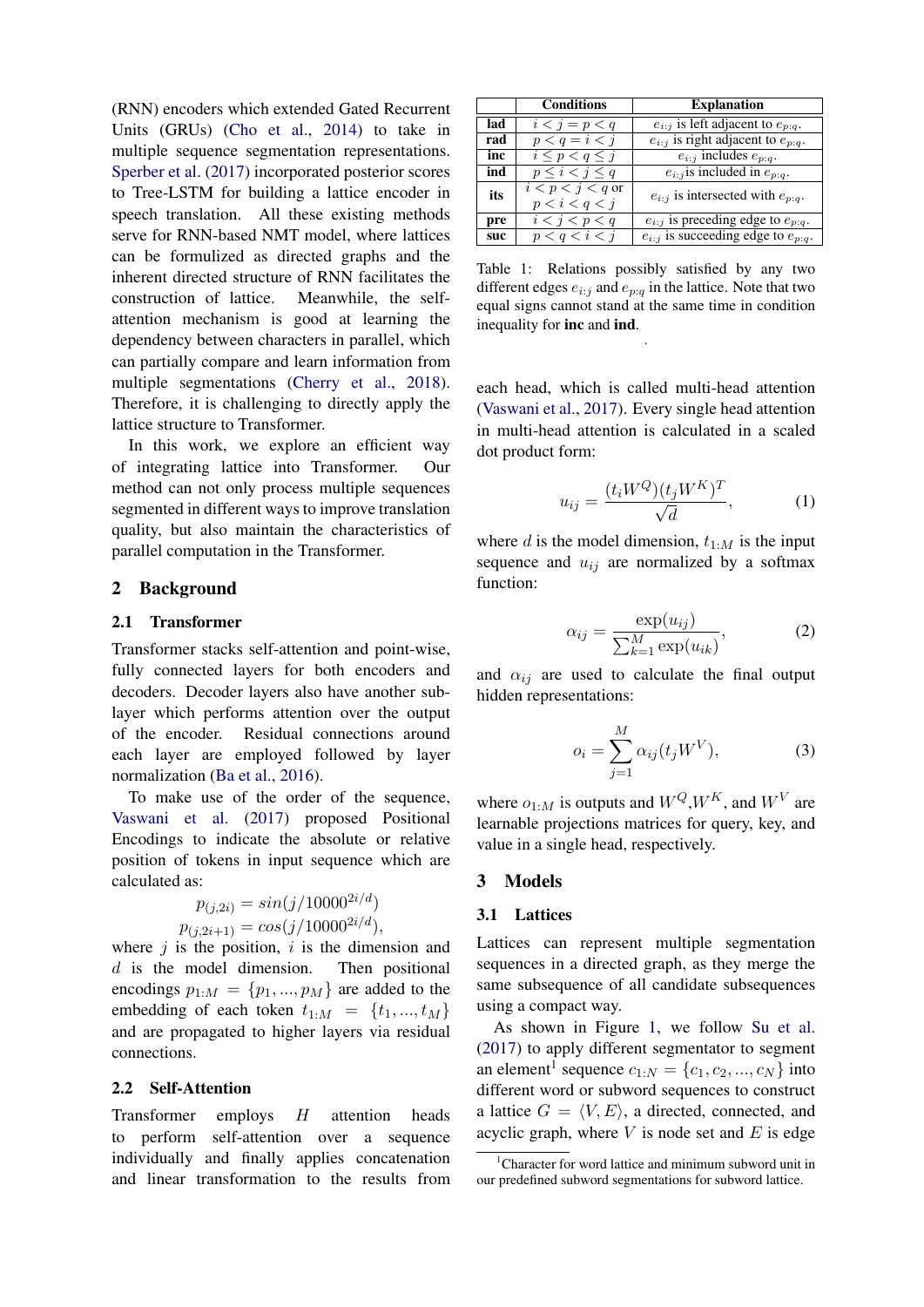<span id="page-2-0"></span>

Figure 2: The architecture of lattice-based Transformer encoder. Lattice positional encoding is added to the embeddings of lattice sequence inputs. Different colors in lattice-aware self-attention indicate different relation embeddings.

set, node  $v_i \in V$  denotes the gap between  $c_i$  and  $c_{i+1}$ , edge  $e_{i:j} \in E$  departing from  $v_i$  and arrives at  $v_i$  ( $i < j$ ) indicates a possible word or subword unit covering subsequence  $c_{i+1:i}$ .

All the edges in the lattice  $G$  are the actual input tokens for NMT. For two different edges  $e_{i:j}$  and  $e_{p:q}$ , all possible relations can be enumerated as in Table [1.](#page-1-1)

#### 3.2 Lattice-Based Encoders

We place all edges  $E$  in the lattice graph into an input sequence  $t_{1:M} = \{t_1, t_2, ..., t_M\}$  for Transformer; then we modify the positional encoding to indicate the positional information of input tokens, namely all edges in the lattice graph. In addition, we propose a lattice-aware selfattention to directly represent position relationship among tokens. The overall architecture is shown in Figure [2.](#page-2-0)

Lattice Positional Encoding (LPE) Original positional encoding indicates the order of the sequence in an ascending form  $\{p_1, p_2, ..., p_M\}$ . We hypothesize that increasing positional encodings can indicate the order of sequential sentence. As shown in Figure [3,](#page-2-1) we scan a source sequence by element  $c_{1:N} = \{c_1, c_2, ..., c_N\}$  (for example,  $c_i$  is character in Figure [3\)](#page-2-1) and record their position  $p_{1:N} = \{p_1, p_2, ..., p_N\}$ . Then we use the positional encoding of the first element in lattice edge to represent current token's position, which can ensure that every edge in each path departing from  $v_0$  and arriving at  $v_N$  in lattice will

<span id="page-2-1"></span>

Figure 3: Lattice positional encoding  $p_{i+1}$  (in green) for edge  $e_{i:j}$  in the lattice graph and the relation embeddings r in lattice-aware self-attention based on the timestep of token *fa-zhan-ju* (in red) and *fu* (in purple).

have an increasing positional encoding order. The property mentioned above is easy to prove, since start and end points  $v_i$ ,  $v_j$  of each edge  $e_{i:j}$  strictly satisfy  $i < j$  and next edge  $e_{i:k}$  will start from  $v_i$ and thus get a larger positional encoding.

Formally, for any input token  $t_k$ , namely edge  $e_{i:j}$  covering elements  $c_{i+1:j}$ , positional encoding  $p_{i+1}$  will be used to represent its position and be added to its embedding.

Lattice-aware Self-Attention (LSA) We also directly modify self-attention to a lattice-aware way which makes self-attention aware of the relations between any two different edges. We modified Equations [\(1\)](#page-1-2) and [\(3\)](#page-1-3) in the same way of [Shaw et al.](#page-6-7) [\(2018\)](#page-6-7) to indicate edge relation:

$$
e_{ij} = \frac{(t_i W^Q)(t_j W^K + r_{ij}^K)^T}{\sqrt{d}}, \qquad (4)
$$

$$
o_i = \sum_{j=1}^{M} \alpha_{ij} (t_j W^V + r_{ij}^V), \tag{5}
$$

where  $r_{ij}^K$  and  $r_{ij}^V$  are relation embeddings which are added to the keys and values to indicate relation between input tokens  $t_i$  and  $t_j$ , namely edges  $e_{p:q}$  and  $e_{k:l}$  in lattice graph, respectively.

To facilitate parallel computation, we add an additional embedding (self) for a token when it is conducted dot-product attention with itself, so we train eight (seven in Table [1\)](#page-1-1) different relation embeddings  $a_{1:8}^V$  and  $a_{1:8}^K$  as look-up table for keys and values, respectively.  $r_{ij}^K$  and  $r_{ij}^V$  can look up for  $a_{1:8}^V$  and  $a_{1:8}^K$  based on the relation between  $t_i$  and  $t_j$ . Figure [3](#page-2-1) shows an example of embeddings in lattice-aware self-attentions based on the timestep of token *fa-zhan-ju* and *fu*.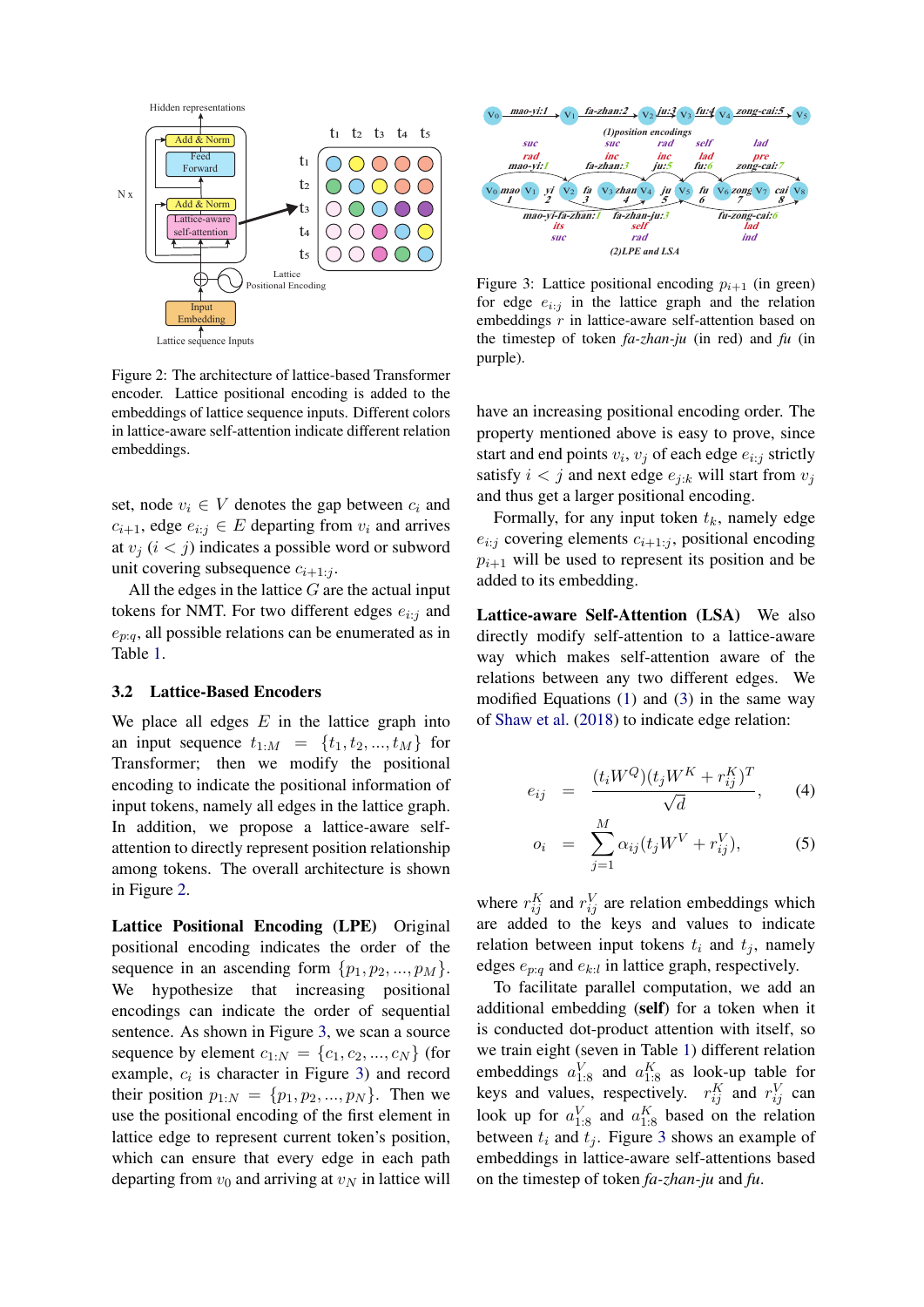<span id="page-3-1"></span>

| <b>System</b>             | Input      | <b>MT05</b> | <b>MT02</b> | <b>MT03</b> | <b>MT04</b> | <b>MT06</b> | <b>MT08</b> | ALL               |
|---------------------------|------------|-------------|-------------|-------------|-------------|-------------|-------------|-------------------|
|                           | <b>PKU</b> | 31.42       | 34.68       | 33.08       | 35.32       | 31.61       | 23.58       | 31.76             |
| <b>RNN</b>                | <b>CTB</b> | 31.38       | 34.95       | 32.85       | 35.44       | 31.75       | 23.33       | 31.78             |
|                           | <b>MSR</b> | 29.92       | 34.49       | 32.06       | 35.10       | 31.23       | 23.12       | 31.35             |
| Lattice-RNN               | Lattice    | 32.40       | 35.75       | 34.32       | 36.50       | 32.77       | 24.84       | 32.95             |
|                           | <b>PKU</b> | 41.67       | 43.61       | 41.62       | 43.66       | 40.25       | 31.62       | 40.24             |
| <b>Transformer</b>        | <b>CTB</b> | 41.87       | 43.72       | 42.11       | 43.58       | 40.41       | 31.76       | 40.35             |
|                           | <b>MSR</b> | 41.17       | 43.11       | 41.38       | 43.60       | 39.67       | 31.02       | 39.87             |
| Transformer + LPE         |            | 42.37       | 43.71       | 42.67       | 44.43       | 41.14       | 32.09       | $40.93^{\dagger}$ |
| Transformer + LSA         | Lattice    | 42.28       | 43.56       | 42.73       | 43.81       | 41.01       | 32.39       | 40.77             |
| Transformer + $LPE + LSA$ |            | 42.65       | 44.14       | 42.24       | 44.81       | 41.37       | 32.98       | $41.26^{\circ}$   |

Table 2: Evaluation of translation performance on NIST Zh-En dataset. RNN and Lattice-RNN results are from [\(Su et al.,](#page-6-5) [2017\)](#page-6-5). We highlight the highest BLEU score in bold for each set.  $\uparrow$  indicates statistically significant difference  $(p < 0.01)$  from best baseline.

Since self-attention is computed parallelly, we generate a matrix with all lattice embeddings in it for each sentence which can be easily incorporated into standard self-attention by matrix multiplication. We use different relation embeddings for different Transformer layers but share the same one between different heads in a single layer.

## 4 Experiments

### 4.1 Setup

We conducted experiments on the NIST Chinese-English (Zh-En) and IWSLT 2016 English-German (En-De) datasets. The Zh-En corpus consists of 1.25M sentence pairs and the En-De corpus consists of 191K sentence pairs. For Zh-En task, we chose the NIST 2005 dataset as the validation set and the NIST 2002, 2003, 2004, 2006, and 2008 datasets as test sets. For En-De task, tst2012 was used as validation set and tst2013 and tst2014 were used as test sets. For both tasks, sentence pairs with either side longer than 50 were dropped. We used the case-sensitive 4-gram NIST BLEU score [\(Papineni et al.,](#page-6-8) [2002\)](#page-6-8) as the evaluation metric and sign-test [\(Collins](#page-5-7) [et al.,](#page-5-7) [2005\)](#page-5-7) for statistical significance test.

For Zh-En task, we followed [Su et al.](#page-6-5) [\(2017\)](#page-6-5) to use the toolkit<sup>[2](#page-3-0)</sup> to train segmenters on PKU, MSR [\(Emerson,](#page-5-8) [2005\)](#page-5-8), and CTB corpora [\(Xue](#page-6-9) [et al.,](#page-6-9) [2005\)](#page-6-9), then we generated word lattices with different segmented training data. Both source and target vocabularies are limited to 30K. For En-De task, we adopted 8K, 16K and 32K

BPE merge operations [\(Sennrich et al.,](#page-6-3) [2015\)](#page-6-3) to get different segmented sentences for building subword lattices. 16K BPE merge operations are employed on the target side.

We set batch size to 1024 tokens and accumulated gradient 16 times before a backpropagation. During training, we set all dropout to 0.3 and chose the Adam optimizer [\(Kingma](#page-5-9) [and Ba,](#page-5-9) [2014\)](#page-5-9) with  $\beta_1 = 0.9$ ,  $\beta_2 = 0.98$  and  $\epsilon = 10^{-9}$  for parameters tuning. During decoding, we used beam search algorithm and set the beam size to 20. All other configurations were the same with [Vaswani et al.](#page-6-1) [\(2017\)](#page-6-1). We implemented our model based on the OpenNMT [\(Klein et al.,](#page-5-10) [2017\)](#page-5-10) and trained and evaluated all models on a single NVIDIA GeForce GTX 1080 Ti GPU.

#### 4.2 Overall Performance

From Table [2,](#page-3-1) we see that our LPE and LSA models both outperform the Transformer baseline model of 0.58 and 0.42 BLEU respectively. When we combine LPE and LSA together, we get a gain of 0.91 BLEU points. Table [3](#page-4-0) shows that our method also works well on the subword level.

The base Transformer system has about 90M parameters and our LPE and LSA models introduce 0 and 6k parameters over it, respectively, which shows that our lattice approach improves Transformer with little parameter accumulation.

During training, base Transformer performs about 0.714 steps per second while LPE + LSA model can process around 0.328. As lattice-based method usually seriously slows down the training, our lattice design and implementation over the

<span id="page-3-0"></span><sup>&</sup>lt;sup>2</sup>https://nlp.stanford.edu/software/segmenter.html#Download Transformer only shows moderate efficiency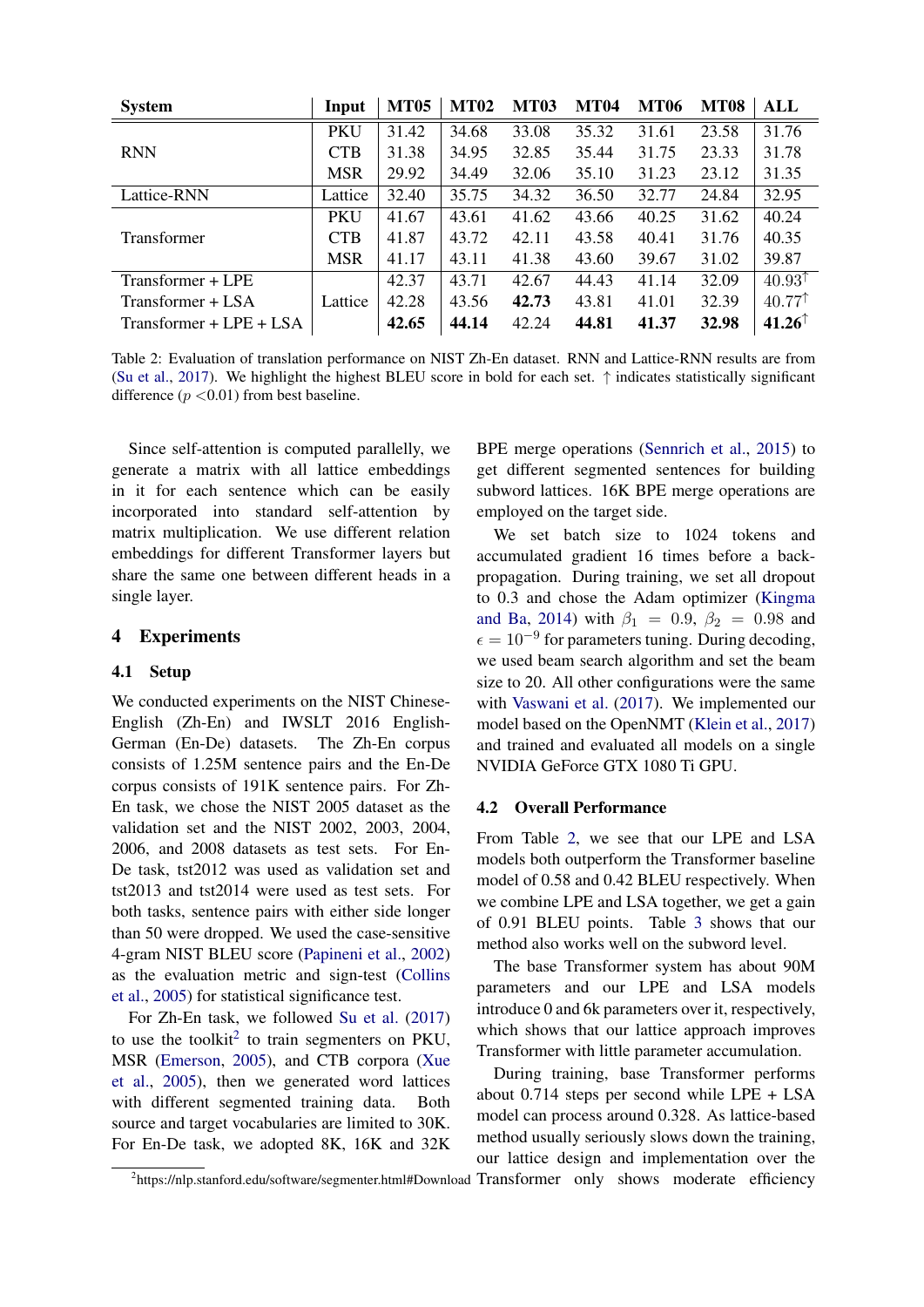<span id="page-4-0"></span>

| <b>System</b> | Input   | tst2012 | tst2013              | tst2014           |
|---------------|---------|---------|----------------------|-------------------|
| <b>RNN</b>    | 16k     | 26.24   | 28.22                | 24.17             |
|               | 8k      | 27.31   | 29.56                | 25.57             |
| Transformer   | 16k     | 27.35   | 29.02                | 25.12             |
|               | 32k     | 27.15   | 28.61                | 24.88             |
| $+$ LPE       |         | 27.34   | 29.48                | $25.88^{\dagger}$ |
| $+$ LSA       | Lattice | 27.44   | $29.73^{\dagger}$    | 25.65             |
| $+$ LPE + LSA |         | 27.76   | $30.28$ <sup>↑</sup> | $26.22^{\dagger}$ |

Table 3: Evaluation of translation performance on IWSLT2016 En-De dataset. RNN results are reported from [Morishita et al.](#page-6-4) [\(2018\)](#page-6-4).  $\uparrow$  indicates statistically significant difference  $(p < 0.01)$  from best baseline.

.

| <b>Systems</b> | PЕ.   | $PE + LSA$ |
|----------------|-------|------------|
|                | 40 54 |            |

<span id="page-4-2"></span>Table 4: Translation performance (BELU score) with normal positional encodings and normal positional encodings with LSA model on NIST Zh-En dataset.

reduction.

#### 4.[3](#page-4-1) Analysis $3$

Effect of Lattice-Based Encoders To show the effectiveness of our method, we placed all edges in the lattice of a single sequence in a relative right order based on their first character, then we applied normal positional encodings (PE) to the lattice inputs on our base Transformer model. As shown in Table [4,](#page-4-2) our LPE and LSA method outperforms normal positional encodings by 0.39 and 0.23 BLEU respectively which shows that our methods are effective.

Complementary of LPE and LSA Our LPE method allows edges in all paths in an increasing positional encoding order which seems to focus on long-range order but ignore local disorder. While our LSA method treats all preceding and succeeding edges equally which seems to address local disorder better but ignore long-range order. To show the complementary of these two methods, we also placed all edges of lattice in a single sequence in a relative right order based on their first character and use normal positional encodings and our LSA method; we obtained a BLEU of 40.90 which is 0.13 higher than single LSA model. From this, we can see that long-range position information is indeed beneficial to our LSA model.

#### 5 Related Work

Neural network based methods have been applied to several natural language processing tasks [\(Li](#page-5-11) [et al.,](#page-5-11) [2018;](#page-5-11) [Zhang et al.,](#page-7-3) [2019;](#page-7-3) [Chen et al.,](#page-5-12) [2018,](#page-5-12) [2017;](#page-5-13) [Li et al.,](#page-5-14) [2019;](#page-5-14) [He et al.,](#page-5-15) [2018;](#page-5-15) [Zhou and](#page-7-4) [Zhao,](#page-7-4) [2019\)](#page-7-4), especially to NMT [\(Bahdanau et al.,](#page-5-16) [2015;](#page-5-16) [Wang et al.,](#page-6-10) [2017a](#page-6-10)[,b,](#page-6-11) [2018;](#page-6-12) [Wang et al.,](#page-6-13) [2018;](#page-6-13) [Zhang et al.,](#page-7-5) [2018;](#page-7-5) [Zhang and Zhao,](#page-6-14) [2019\)](#page-6-14).

Our work is related to the source side representations for NMT. Generally, the NMT model uses the word as a basic unit for source sentences modeling. In order to obtain better source side representations and avoid OOV problems, recent research has modeled source sentences at character level [\(Ling et al.,](#page-5-17) [2015;](#page-5-17) [Costa-Jussa and Fonollosa,](#page-5-1) [2016;](#page-5-1) [Yang et al.,](#page-6-15) [2016;](#page-6-15) [Lee et al.,](#page-5-18) [2016\)](#page-5-18), subword level [\(Sennrich](#page-6-3) [et al.,](#page-6-3) [2015;](#page-6-3) [Kudo,](#page-5-19) [2018;](#page-5-19) [Wu and Zhao,](#page-6-16) [2018\)](#page-6-16) and mixed character-word level [\(Luong and Manning,](#page-5-20) [2016\)](#page-5-20). All these methods show better translation performance than the word level model.

As models mentioned above only use 1-best segmentation as inputs, lattice which can pack many different segmentations in a compact form has been widely used in statistical machine translation (SMT) [\(Xu et al.,](#page-6-17) [2005;](#page-6-17) [Dyer](#page-5-21) [et al.,](#page-5-21) [2008\)](#page-5-21) and RNN-based NMT [\(Su et al.,](#page-6-5) [2017;](#page-6-5) [Sperber et al.,](#page-6-6) [2017\)](#page-6-6). To enhance the representaions of the input, lattice has also been applied in many other NLP tasks such as named entity recognition [\(Zhang and Yang,](#page-7-6) [2018\)](#page-7-6), Chinese word segmentation [\(Yang et al.,](#page-6-18) [2019\)](#page-6-18) and part-of-speech tagging [\(Jiang et al.,](#page-5-22) [2008;](#page-5-22) [Wang et al.,](#page-6-19) [2013\)](#page-6-19).

## 6 Conclusions

In this paper, we have proposed two methods to incorporate lattice representations into Transformer. Experimental results in two datasets on word-level and subword-level respectively validate the effectiveness of the proposed approaches.

Different from Veličković et al. [\(2017\)](#page-6-20), our work also provides an attempt to encode a simple labeled graph into Transformer and can be used in any tasks which need Transformer encoder to learn sequence representation.

<span id="page-4-1"></span><sup>&</sup>lt;sup>3</sup>All analysis experiments conducted on NIST dataset.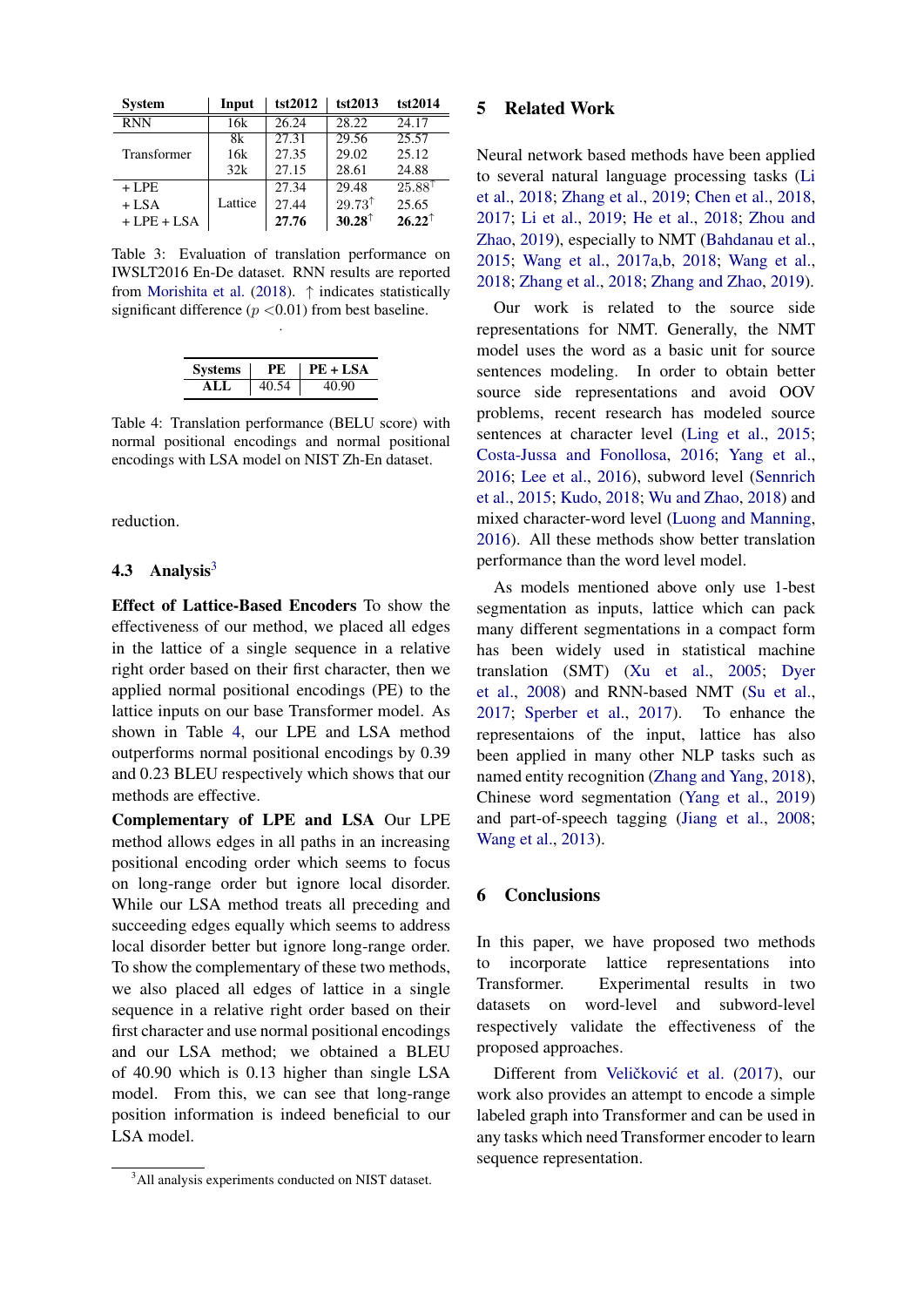#### References

- <span id="page-5-6"></span>Jimmy Lei Ba, Jamie Ryan Kiros, and Geoffrey E Hinton. 2016. [Layer normalization.](https://arxiv.org/pdf/1607.06450.pdf) *arXiv preprint arXiv:1607.06450*.
- <span id="page-5-0"></span>Dzmitry Bahdanau, Kyunghyun Cho, and Yoshua Bengio. 2014. [Neural machine translation by jointly](https://arxiv.org/pdf/1409.0473.pdf) [learning to align and translate.](https://arxiv.org/pdf/1409.0473.pdf) *arXiv preprint arXiv:1409.0473*.
- <span id="page-5-16"></span>Dzmitry Bahdanau, Kyunghyun Cho, and Yoshua Bengio. 2015. [Neural machine translation by jointly](http://arxiv.org/abs/1409.0473) [learning to align and translate.](http://arxiv.org/abs/1409.0473) In *Proceedings of the 3rd International Conference on Learning Representations (ICLR 2015)*.
- <span id="page-5-3"></span>Deng Cai and Hai Zhao. 2016. [Neural word](https://aclweb.org/anthology/P16-1039) [segmentation learning for Chinese.](https://aclweb.org/anthology/P16-1039) *arXiv preprint arXiv:1606.04300*.
- <span id="page-5-2"></span>Deng Cai, Hai Zhao, Zhisong Zhang, Yuan Xin, Yongjian Wu, and Feiyue Huang. 2017. [Fast and](https://www.aclweb.org/anthology/papers/P/P17/P17-2096/) [accurate neural word segmentation for Chinese.](https://www.aclweb.org/anthology/papers/P/P17/P17-2096/) *arXiv preprint arXiv:1704.07047*.
- <span id="page-5-13"></span>Kehai Chen, Rui Wang, Masao Utiyama, Lemao Liu, Akihiro Tamura, Eiichiro Sumita, and Tiejun Zhao. 2017. [Neural machine translation with source](https://www.aclweb.org/anthology/D17-1304) [dependency representation.](https://www.aclweb.org/anthology/D17-1304) In *Proceedings of the 2017 Conference on Empirical Methods in Natural Language Processing (EMNLP 2017)*, pages 2846– 2852.
- <span id="page-5-12"></span>Kehai Chen, Rui Wang, Masao Utiyama, Eiichiro Sumita, and Tiejun Zhao. 2018. [Syntax-directed](https://www.aaai.org/ocs/index.php/AAAI/AAAI18/paper/view/16060/16008) [attention for neural machine translation.](https://www.aaai.org/ocs/index.php/AAAI/AAAI18/paper/view/16060/16008) In *Proceedings of the 32nd AAAI Conference on Artificial Intelligence (AAAI 2018)*, pages 4792– 4799.
- <span id="page-5-5"></span>Colin Cherry, George Foster, Ankur Bapna, Orhan Firat, and Wolfgang Macherey. 2018. [Revisiting](https://aclweb.org/anthology/D18-1461) [character-based neural machine translation with](https://aclweb.org/anthology/D18-1461) [capacity and compression.](https://aclweb.org/anthology/D18-1461) In *Proceedings of the 2018 Conference on Empirical Methods in Natural Language Processing (EMNLP 2018)*, pages 4295– 4305.
- <span id="page-5-4"></span>Kyunghyun Cho, Bart Van Merrienboer, Caglar ¨ Gulcehre, Dzmitry Bahdanau, Fethi Bougares, Holger Schwenk, and Yoshua Bengio. 2014. [Learning phrase representations using RNN](https://www.aclweb.org/anthology/D14-1179) [encoder-decoder for statistical machine translation.](https://www.aclweb.org/anthology/D14-1179) *arXiv preprint arXiv:1406.1078*.
- <span id="page-5-7"></span>Michael Collins, Philipp Koehn, and Ivona Kučerová. 2005. [Clause restructuring for statistical machine](https://aclweb.org/anthology/papers/P/P05/P05-1066/) [translation.](https://aclweb.org/anthology/papers/P/P05/P05-1066/) In *Proceedings of the 43rd Annual Meeting of the Association for Computational Linguistics (ACL 2005)*, pages 531–540.
- <span id="page-5-1"></span>Marta R Costa-Jussa and José AR Fonollosa. 2016. [Character-based neural machine translation.](https://www.aclweb.org/anthology/P16-2058) *arXiv preprint arXiv:1603.00810*.
- <span id="page-5-21"></span>Christopher Dyer, Smaranda Muresan, and Philip Resnik. 2008. [Generalizing word lattice translation.](https://pdfs.semanticscholar.org/0eba/c51e17acde082a1957748d2c2fe585881daf.pdf) In *Proceedings of the 46th Annual Meeting of the Association for Computational Linguistics (ACL 2008)*, pages 1012–1020.
- <span id="page-5-8"></span>Thomas Emerson. 2005. [The second international](https://pdfs.semanticscholar.org/65e9/0d9f6754d32db464f635e7fdec672fad9ccf.pdf) [Chinese word segmentation bakeoff.](https://pdfs.semanticscholar.org/65e9/0d9f6754d32db464f635e7fdec672fad9ccf.pdf) In *Proceedings of the fourth SIGHAN workshop on Chinese Language Processing*, pages 123–133.
- <span id="page-5-15"></span>Shexia He, Zuchao Li, Hai Zhao, and Hongxiao Bai. 2018. [Syntax for semantic role labeling, to be, or not](https://www.aclweb.org/anthology/P18-1192) [to be.](https://www.aclweb.org/anthology/P18-1192) In *Proceedings of the 56th Annual Meeting of the Association for Computational Linguistics (ACL 2018)*, pages 2061–2071.
- <span id="page-5-22"></span>Wenbin Jiang, Haitao Mi, and Qun Liu. 2008. [Word](http://citeseerx.ist.psu.edu/viewdoc/download?doi=10.1.1.443.6089&rep=rep1&type=pdf) [lattice reranking for Chinese word segmentation](http://citeseerx.ist.psu.edu/viewdoc/download?doi=10.1.1.443.6089&rep=rep1&type=pdf) [and part-of-speech tagging.](http://citeseerx.ist.psu.edu/viewdoc/download?doi=10.1.1.443.6089&rep=rep1&type=pdf) In *Proceedings of the 22nd International Conference on Computational Linguistics (COLING 2008)*, pages 385–392.
- <span id="page-5-9"></span>Diederik P Kingma and Jimmy Ba. 2014. [Adam: A](https://arxiv.org/pdf/1412.6980) [method for stochastic optimization.](https://arxiv.org/pdf/1412.6980) *arXiv preprint arXiv:1412.6980*.
- <span id="page-5-10"></span>Guillaume Klein, Yoon Kim, Yuntian Deng, Jean Senellart, and Alexander M Rush. 2017. [Opennmt:](https://www.aclweb.org/anthology/W18-1817) [Open-source toolkit for neural machine translation.](https://www.aclweb.org/anthology/W18-1817) *arXiv preprint arXiv:1701.02810*.
- <span id="page-5-19"></span>Taku Kudo. 2018. [Subword regularization: Improving](https://www.aclweb.org/anthology/P18-1007) [neural network translation models with multiple](https://www.aclweb.org/anthology/P18-1007) [subword candidates.](https://www.aclweb.org/anthology/P18-1007) In *Proceedings of the 56th Annual Meeting of the Association for Computational Linguistics (ACL 2018)*, pages 66– 75.
- <span id="page-5-18"></span>Jason Lee, Kyunghyun Cho, and Thomas Hofmann. 2016. [Fully character-level neural machine](https://www.aclweb.org/anthology/Q17-1026) [translation without explicit segmentation.](https://www.aclweb.org/anthology/Q17-1026) *arXiv preprint arXiv:1610.03017*.
- <span id="page-5-11"></span>Zuchao Li, Jiaxun Cai, Shexia He, and Hai Zhao. 2018. [Seq2seq dependency parsing.](https://www.aclweb.org/anthology/C18-1271) In *Proceedings of the 27th International Conference on Computational Linguistics (COLING 2018)*, pages 3203–3214.
- <span id="page-5-14"></span>Zuchao Li, Shexia He, Hai Zhao, Yiqing Zhang, Zhuosheng Zhang, Xi Zhou, and Xiang Zhou. 2019. [Dependency or span, end-to-end uniform semantic](http://arxiv.org/abs/1901.05280) [role labeling.](http://arxiv.org/abs/1901.05280) In *Proceedings of the 33rd AAAI Conference on Artificial Intelligence (AAAI 2019)*.
- <span id="page-5-17"></span>Wang Ling, Isabel Trancoso, Chris Dyer, and Alan W. Black. 2015. [Character-based neural machine](https://www.aclweb.org/anthology/P16-2058) [translation.](https://www.aclweb.org/anthology/P16-2058) *arXiv preprint arXiv:1511.04586*.
- <span id="page-5-20"></span>Minh-Thang Luong and Christopher D. Manning. 2016. [Achieving open vocabulary neural machine](https://www.aclweb.org/anthology/P/P16/P16-1100.pdf) [translation with hybrid word-character models.](https://www.aclweb.org/anthology/P/P16/P16-1100.pdf) In *Proceedings of the 54th Annual Meeting of the Association for Computational Linguistics (ACL 2016)*, pages 1054–1063.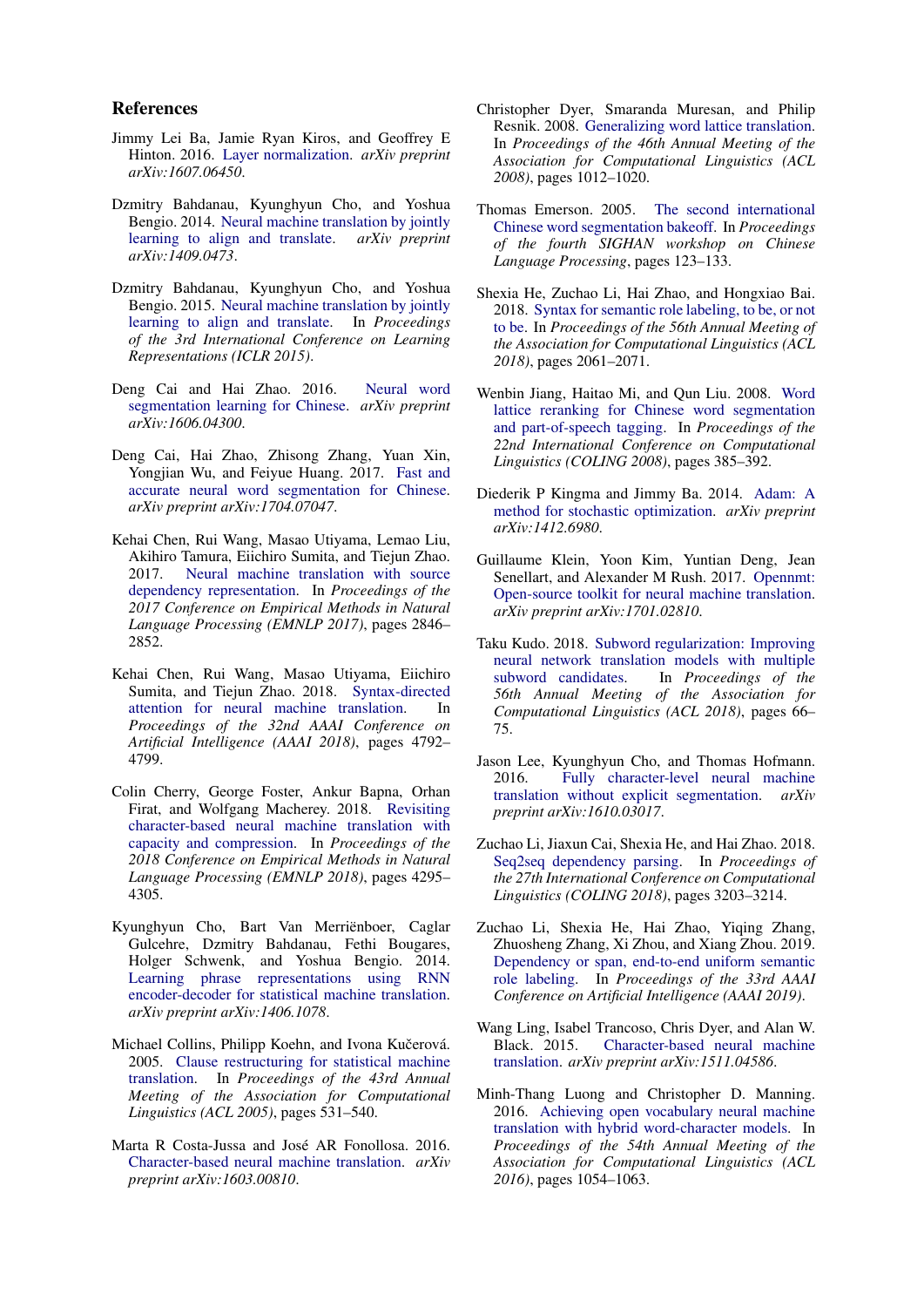- <span id="page-6-2"></span>Benjamin Marie, Rui Wang, Atsushi Fujita, Masao Utiyama, and Eiichiro Sumita. 2018. [Nict's neural](http://www.aclweb.org/anthology/W18-6419) [and statistical machine translation systems for the](http://www.aclweb.org/anthology/W18-6419) [wmt18 news translation task.](http://www.aclweb.org/anthology/W18-6419) In *Proceedings of the Third Conference on Machine Translation, Volume 2: Shared Task Papers*, pages 453–459.
- <span id="page-6-4"></span>Makoto Morishita, Jun Suzuki, and Masaaki Nagata. 2018. [Improving neural machine translation by](https://www.aclweb.org/anthology/C18-1052) [incorporating hierarchical subword features.](https://www.aclweb.org/anthology/C18-1052) In *Proceedings of the 27th International Conference on Computational Linguistics (COLING 2018)*, pages 618–629.
- <span id="page-6-8"></span>Kishore Papineni, Salim Roukos, Todd Ward, and Wei-Jing Zhu. 2002. [Bleu: a method for automatic](https://www.aclweb.org/anthology/P02-1040) [evaluation of machine translation.](https://www.aclweb.org/anthology/P02-1040) In *Proceedings of the 40th Annual Meeting of the Association for Computational Linguistics (ACL 2002)*, pages 311– 318.
- <span id="page-6-3"></span>Rico Sennrich, Barry Haddow, and Alexandra Birch. 2015. [Neural machine translation of rare words with](https://www.aclweb.org/anthology/P16-1162) [subword units.](https://www.aclweb.org/anthology/P16-1162) *arXiv preprint arXiv:1508.07909*.
- <span id="page-6-7"></span>Peter Shaw, Jakob Uszkoreit, and Ashish Vaswani. 2018. [Self-attention with relative position](https://www.aclweb.org/anthology/N18-2074) [representations.](https://www.aclweb.org/anthology/N18-2074) *arXiv preprint arXiv:1803.02155*.
- <span id="page-6-6"></span>Matthias Sperber, Graham Neubig, Jan Niehues, and Alex Waibel. 2017. [Neural lattice-to-sequence](https://www.aclweb.org/anthology/D17-1145) [models for uncertain inputs.](https://www.aclweb.org/anthology/D17-1145) *arXiv preprint arXiv:1704.00559*.
- <span id="page-6-5"></span>Jinsong Su, Zhixing Tan, Deyi Xiong, Rongrong Ji, Xiaodong Shi, and Yang Liu. 2017. [Lattice](https://arxiv.org/pdf/1609.07730.pdf)[based recurrent neural network encoders for neural](https://arxiv.org/pdf/1609.07730.pdf) [machine translation.](https://arxiv.org/pdf/1609.07730.pdf) In *Proceedings of the 31st AAAI Conference on Artificial Intelligence (AAAI 2017)*, pages 3302–3308.
- <span id="page-6-0"></span>Ilya Sutskever, Oriol Vinyals, and Quoc V Le. 2014. [Sequence to sequence learning with neural](https://papers.nips.cc/paper/5346-sequence-to-sequence-learning-with-neural-networks.pdf) [networks.](https://papers.nips.cc/paper/5346-sequence-to-sequence-learning-with-neural-networks.pdf) In *Proceedings of the 28th Conference on Neural Information Processing Systems (NIPS 2014)*, pages 3104–3112.
- <span id="page-6-1"></span>Ashish Vaswani, Noam Shazeer, Niki Parmar, Jakob Uszkoreit, Llion Jones, Aidan N Gomez, Łukasz Kaiser, and Illia Polosukhin. 2017. [Attention is all](https://papers.nips.cc/paper/7181-attention-is-all-you-need.pdf) [you need.](https://papers.nips.cc/paper/7181-attention-is-all-you-need.pdf) In *Proceedings of the 31stst Conference on Neural Information Processing Systems (NIPS 2017)*, pages 5998–6008.
- <span id="page-6-20"></span>Petar Veličković, Guillem Cucurull, Arantxa Casanova, Adriana Romero, Pietro Lio, and Yoshua Bengio. 2017. [Graph attention networks.](https://arxiv.org/pdf/1710.10903.pdf) *arXiv preprint arXiv:1710.10903*.
- <span id="page-6-10"></span>Rui Wang, Andrew Finch, Masao Utiyama, and Eiichiro Sumita. 2017a. [Sentence embedding for](https://www.aclweb.org/anthology/P17-2089) [neural machine translation domain adaptation.](https://www.aclweb.org/anthology/P17-2089) In *Proceedings of the 55th Annual Meeting of the Association for Computational Linguistics (ACL 2017)*, pages 560–566.
- <span id="page-6-13"></span>Rui Wang, Masao Utiyama, Andrew Finch, Lemao Liu, Kehai Chen, and Eiichiro Sumita. 2018. [Sentence selection and weighting for neural](https://doi.org/10.1109/TASLP.2018.2837223) [machine translation domain adaptation.](https://doi.org/10.1109/TASLP.2018.2837223) *IEEE/ACM Transactions on Audio, Speech, and Language Processing*, 26:1727–1741.
- <span id="page-6-11"></span>Rui Wang, Masao Utiyama, Lemao Liu, Kehai Chen, and Eiichiro Sumita. 2017b. [Instance weighting for](https://www.aclweb.org/anthology/D17-1155) [neural machine translation domain adaptation.](https://www.aclweb.org/anthology/D17-1155) In *Proceedings of the 2017 Conference on Empirical Methods in Natural Language Processing (EMNLP 2017)*, pages 1482–1488.
- <span id="page-6-12"></span>Rui Wang, Masao Utiyama, and Eiichiro Sumita. 2018. [Dynamic sentence sampling for efficient training](https://www.aclweb.org/anthology/P18-2048) [of neural machine translation.](https://www.aclweb.org/anthology/P18-2048) In *Proceedings of the 56th Annual Meeting of the Association for Computational Linguistics (ACL 2018)*, pages 298– 304.
- <span id="page-6-19"></span>Zhiguo Wang, Chengqing Zong, and Nianwen Xue. 2013. [A lattice-based framework for joint Chinese](https://www.aclweb.org/anthology/P13-2110) [word segmentation, POS tagging and parsing.](https://www.aclweb.org/anthology/P13-2110) In *Proceedings of the 51st Annual Meeting of the Association for Computational Linguistics (ACL 2013)*, pages 623–627.
- <span id="page-6-16"></span>Yingting Wu and Hai Zhao. 2018. [Finding](https://arxiv.org/pdf/1807.09639.pdf) [better subword segmentation for neural machine](https://arxiv.org/pdf/1807.09639.pdf) [translation.](https://arxiv.org/pdf/1807.09639.pdf) In *The Seventeenth China National Conference on Computational Linguistics (CCL 2018)*, pages 53–64.
- <span id="page-6-17"></span>Jia Xu, Evgeny Matusov, Richard Zens, and Hermann Ney. 2005. [Integrated Chinese word segmentation](http://citeseerx.ist.psu.edu/viewdoc/download?doi=10.1.1.854.2033&rep=rep1&type=pdf) [in statistical machine translation.](http://citeseerx.ist.psu.edu/viewdoc/download?doi=10.1.1.854.2033&rep=rep1&type=pdf) In *International Workshop on Spoken Language Translation (IWSLT 2005)*.
- <span id="page-6-9"></span>Naiwen Xue, Fei Xia, Fu-Dong Chiou, and Marta Palmer. 2005. [The Penn Chinese TreeBank: Phrase](https://pdfs.semanticscholar.org/2c72/257ae7a4a32dc60569f4e1fe4504b2678112.pdf) [structure annotation of a large corpus.](https://pdfs.semanticscholar.org/2c72/257ae7a4a32dc60569f4e1fe4504b2678112.pdf) *Natural language engineering*, 11(2):207–238.
- <span id="page-6-18"></span>Jie Yang, Yue Zhang, and Shuailong Liang. 2019. [Subword encoding in lattice LSTM for Chinese](https://arxiv.org/pdf/1810.12594.pdf) [word segmentation.](https://arxiv.org/pdf/1810.12594.pdf) In *Proceedings of the 17th Annual Conference of the North American Chapter of the Association for Computational Linguistics: Human Language Technologies (NAACL 2019)*.
- <span id="page-6-15"></span>Zhen Yang, Wei Chen, Feng Wang, and Bo Xu. 2016. [A character-aware encoder for neural machine](https://www.aclweb.org/anthology/papers/C/C16/C16-1288) [translation.](https://www.aclweb.org/anthology/papers/C/C16/C16-1288) In *Proceedings of the 26th International Conference on Computational Linguistics (COLING 2016)*, pages 3063–3070.
- <span id="page-6-14"></span>Huan Zhang and Hai Zhao. 2019. [Minimum](https://openreview.net/forum?id=H1xD9sR5Fm) [divergence vs. maximum margin: An empirical](https://openreview.net/forum?id=H1xD9sR5Fm) [comparison on seq2seq models.](https://openreview.net/forum?id=H1xD9sR5Fm) In *Proceedings of the Seventh International Conference on Learning Representations (ICLR 2019)*.